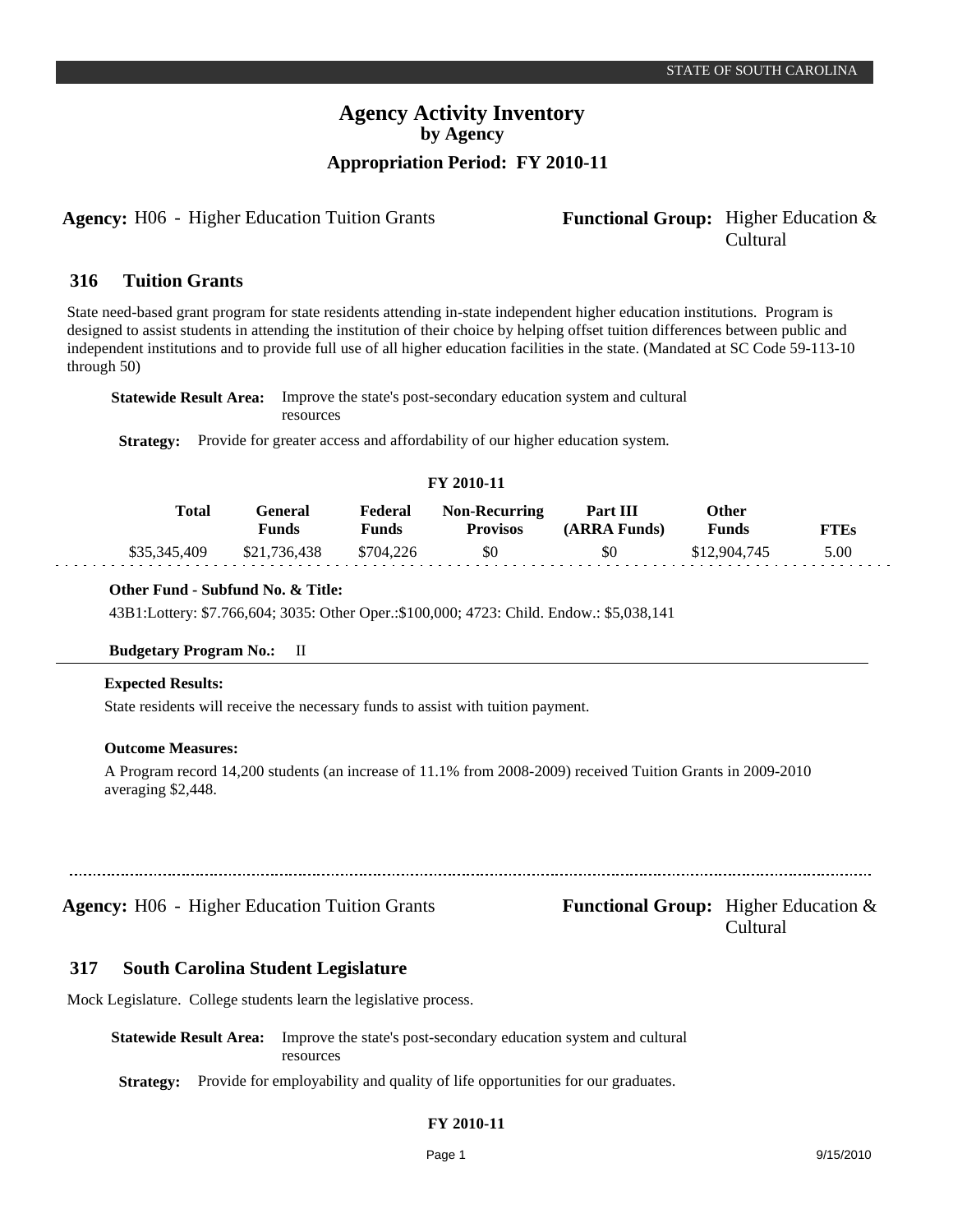# **Agency Activity Inventory by Agency**

## **Appropriation Period: FY 2010-11**

| <b>Total</b>                                         | <b>General</b><br><b>Funds</b>    | Federal<br><b>Funds</b> | <b>Non-Recurring</b><br><b>Provisos</b> | Part III<br>(ARRA Funds)                       | Other<br><b>Funds</b> | <b>FTEs</b> |
|------------------------------------------------------|-----------------------------------|-------------------------|-----------------------------------------|------------------------------------------------|-----------------------|-------------|
| \$0                                                  | \$0                               | \$0                     | \$0                                     | \$0                                            | \$0                   | 0.00        |
|                                                      | Other Fund - Subfund No. & Title: |                         |                                         |                                                |                       |             |
| <b>Budgetary Program No.:</b> I.                     |                                   |                         |                                         |                                                |                       |             |
| <b>Expected Results:</b>                             |                                   |                         |                                         |                                                |                       |             |
| Students learn the state legislative process.        |                                   |                         |                                         |                                                |                       |             |
| <b>Outcome Measures:</b>                             |                                   |                         |                                         |                                                |                       |             |
| \$25,000 annual funding eliminated in 2008-2009.     |                                   |                         |                                         |                                                |                       |             |
| Program not funded.                                  |                                   |                         |                                         |                                                |                       |             |
| <b>Agency:</b> H06 - Higher Education Tuition Grants |                                   |                         |                                         | <b>Functional Group:</b> Higher Education $\&$ | Cultural              |             |
| <b>Administration</b><br>318                         |                                   |                         |                                         |                                                |                       |             |

This function provides executive leadership, support, policy development and review, financial services, facilities management, personnel services, communications, interagency billing, debt service, and other related administrative services.

**Statewide Result Area:** Improve the state's post-secondary education system and cultural resources

**Strategy:** Administration

#### **FY 2010-11 General Funds**  \$270,852 **Other Funds** \$0 **Federal Funds**  \$0 **FTEs** 0.00 **Total**  \$270,852 **Non-Recurring Provisos** \$0 **Part III (ARRA Funds)** \$0

**Other Fund - Subfund No. & Title:**

## **Budgetary Program No.:** I.

### **Expected Results:**

All FTE's will provide full support of the Tuition Grants Program and administrative oversight of the state appropriations expended by the South Carolina Student Legislature.

#### **Outcome Measures:**

Administrative costs in 2010-11 were about 8/10 of 1%, meaning that over 99.2% of program funds were awarded directly to eligible students in the form of grants to assist them with the payment of their college tuition.